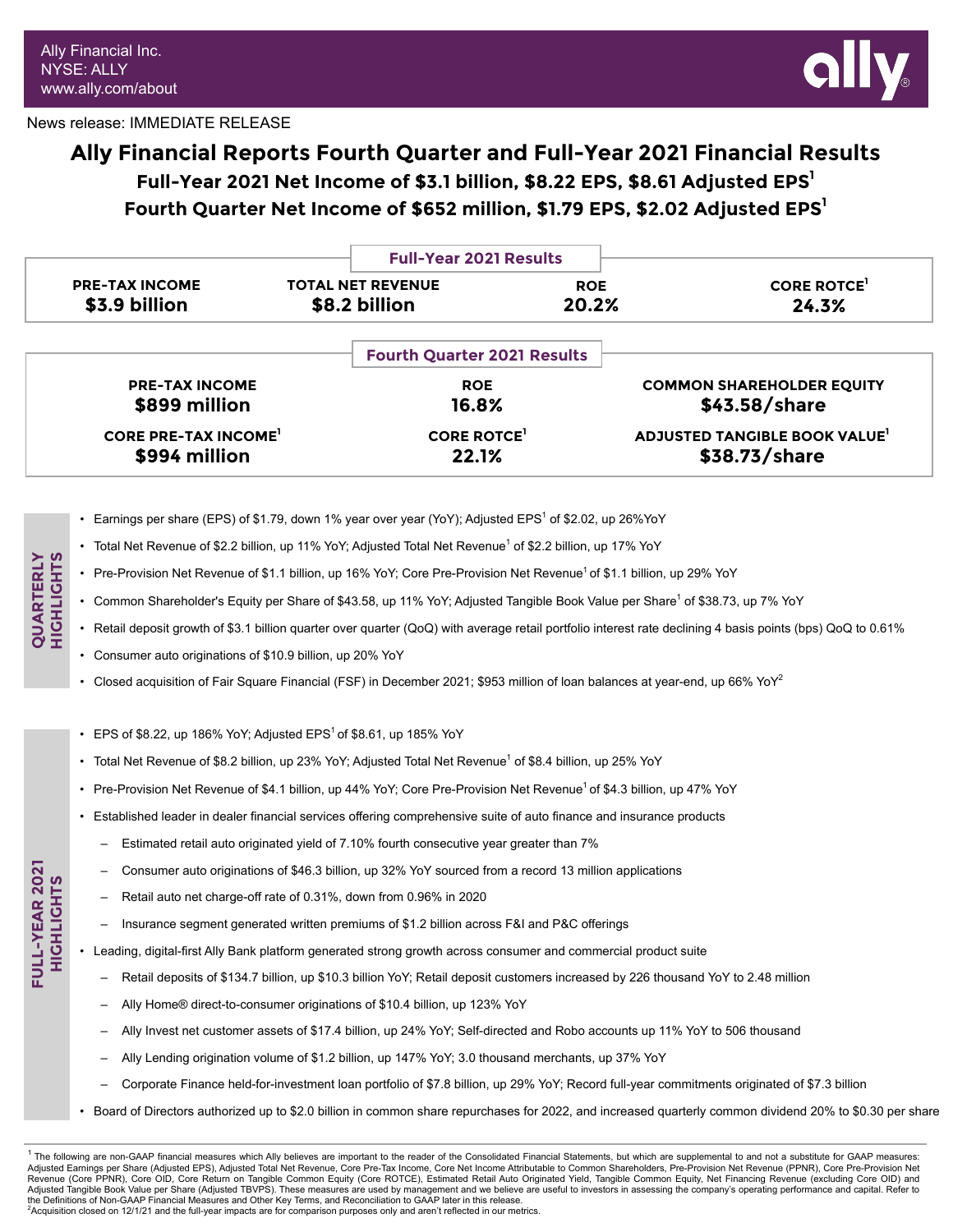# **Chief Executive Officer Comments**

"In 2021 Ally strengthened its position as a leading, disruptive growth company, delivering record-setting results across our dealer financial service and digital-bank platforms," said Ally Chief Executive Officer Jeffrey J. Brown. "We generated the highest total revenue, PPNR and net income levels, added new product capabilities, and surpassed 10 million total customers across the wide array of Ally products. I'm incredibly proud of the 10,400 teammates who operate under a 'Do It Right' approach delivering differentiated products and services every day. The success we achieved in 2021 reflects years of focused execution resulting in growing momentum across our businesses and positions us well for continued dynamic operating environments.

"I'm equally proud of the actions we've taken in support of our customers, employees and communities during 2021. For our customers, we were the first in the industry to eliminate overdraft fees, while we increased minimum wage by 18% and expanded benefits for our employees. We also made considerable impacts within our communities through Ally Charitable Foundation donations and support. These actions, taken alongside our accretive capital allocation strategy, exemplify who we are as a company and the culture we've built as a team.

"We remain focused on executing against our long-term strategic priorities as we continue driving long-term value for all our stakeholders, evident in the growth of our businesses and the enhanced financial profile we expect to generate in the years ahead."

| <b>Fourth Quarter and Full-Year 2021 Financial Results</b>          |                  |                          |                 |        |            |              |           |                         |          |
|---------------------------------------------------------------------|------------------|--------------------------|-----------------|--------|------------|--------------|-----------|-------------------------|----------|
|                                                                     |                  |                          |                 |        |            |              |           | Increase/(Decrease) vs. |          |
| (\$ millions except per share data)                                 | 4Q 21            | 3Q 21                    | 4Q 20           | 2021   |            | 2020         | 3Q 21     | 4Q 20                   | 2020     |
| Net Financing Revenue (ex. Core OID) <sup>1</sup>                   | \$<br>$1,663$ \$ | $1,603$ \$               | $1,312$ \\$     |        | $6,205$ \$ |              | 60 \$     | 351 \$                  | 1,466    |
| Core OID                                                            | (9)              | (9)                      | (9)             |        | (38)       | (36)         | -         |                         | (2)      |
| (a) Net Financing Revenue                                           | 1,654            | 1,594                    | 1,303           | 6,167  |            | 4,703        | 60        | 351                     | 1,464    |
| Adjusted Other Revenue <sup>2</sup>                                 | 533              | 507                      | 567             | 2,177  |            | 1,954        | 26        | (33)                    | 223      |
| Change in Fair Value of Equity Securities <sup>2</sup>              | 21               | (65)                     | 111             |        | (7)        | 29           | 86        | (90)                    | (37)     |
| Repositioning                                                       | (9)              | (52)                     | $\qquad \qquad$ | (131)  |            |              | 42        | (9)                     | (131)    |
| (b) Other Revenue                                                   | 545              | 391                      | 678             | 2,039  |            | 1,983        | 154       | (133)                   | 56       |
| Adjusted Provision for Credit Losses <sup>3</sup>                   | 113              | 76                       | 102             | 144    |            | 1,439        | 37        | 11                      | (1, 295) |
| Repositioning                                                       | 97               | $\overline{\phantom{0}}$ |                 |        | 97         |              | 97        | 97                      | 97       |
| (c) Provision for Credit Losses                                     | 210              | 76                       | 102             | 241    |            | 1,439        | 134       | 108                     | (1, 198) |
| (d) Noninterest Expense                                             | 1,090            | 1,002                    | 1,023           | 4,110  |            | 3,833        | 88        | 67                      | 277      |
| Pre-Tax Income (a+b-c-d)                                            | \$<br>899 \$     | 907S                     | $856 $ \$       |        | $3,855$ \$ | $1,414$ \$   | $(8)$ \$  | 43 \$                   | 2,441    |
| Income Tax Expense                                                  | 241              | 195                      | 169             | 790    |            | 328          | 46        | 72                      | 462      |
| Net (loss) from Discontinued Operations                             | (6)              | —                        |                 |        | (5)        | (1)          | (6)       | (6)                     | (4)      |
| <b>Net Income</b>                                                   | \$<br>652 \$     | 712 \$                   | 687             | \$     | $3,060$ \$ | $1,085$   \$ | $(60)$ \$ | $(35)$ \$               | 1,975    |
| <b>Preferred Dividends</b>                                          | 28               | 29                       |                 |        | 57         |              | (1)       | 28                      | 57       |
| Net Income Attributable to Common Shareholders                      | \$<br>624S       | 683 \$                   | $687$   \$      |        | $3,003$ \$ | $1,085$   \$ | $(59)$ \$ | $(63)$ \$               | 1,918    |
|                                                                     | 4Q 21            | 3Q 21                    | 4Q 20           | 2021   |            | 2020         | 3Q 21     | 4Q 20                   | 2020     |
| <b>GAAP EPS (diluted)</b>                                           | \$1.79           | \$1.89                   | \$1.82          | \$8.22 |            | \$2.88       | \$(0.10)  | \$(0.03)                | \$5.35   |
| Core OID, Net of Tax                                                | 0.02             | 0.02                     | 0.02            | 0.08   |            | 0.07         | 0.00      | 0.00                    | 0.01     |
| Change in Fair Value of Equity Securities, Net of Tax               | (0.05)           | 0.14                     | (0.23)          | 0.02   |            | (0.06)       | (0.19)    | 0.18                    | 0.08     |
| Repositioning Discontinued Ops., and Other, Net of Tax <sup>4</sup> | 0.26             | 0.11                     |                 | 0.51   |            | 0.14         | 0.15      | 0.26                    | 0.37     |
| Significant Discrete Tax Items <sup>5</sup>                         |                  |                          |                 | (0.21) |            |              |           |                         | (0.21)   |
| <b>Adjusted EPS<sup>6</sup></b>                                     | \$2.02           | \$2.16                   | \$1.60          | \$8.61 |            | \$3.03       | \$(0.14)  | \$0.42                  | \$5.59   |

(1) Represents a non-GAAP financial measure. Adjusted for Core OID. Refer to the Definitions of Non-GAAP Financial Measures and Other Key Terms and Reconciliation to GAAP later in this press release.<br>(2) Represents a non-G

(3) Represents a non-GAAP financial measure. Adjusted for Day 1 activity from the Fair Square Financial acquisition.

(4) Repositioning, net of tax in 2021 includes \$131 million in charges related to loss on extinguishment of debt associated with the redemption of TRUPs as well as \$97 million of provision expense related to Day 1

. activity from the Fair Square Financial acquisition. 2020 is primarily related to a \$50 million goodwill impairment within the Ally Invest business.<br>.(5) 2021 effective tax rate was impacted primarily by a \$78 million re

(6) Represents a non-GAAP financial measure. Refer to the Definitions of Non-GAAP Financial Measures and Other Key Terms and Reconciliation to GAAP later in this press release.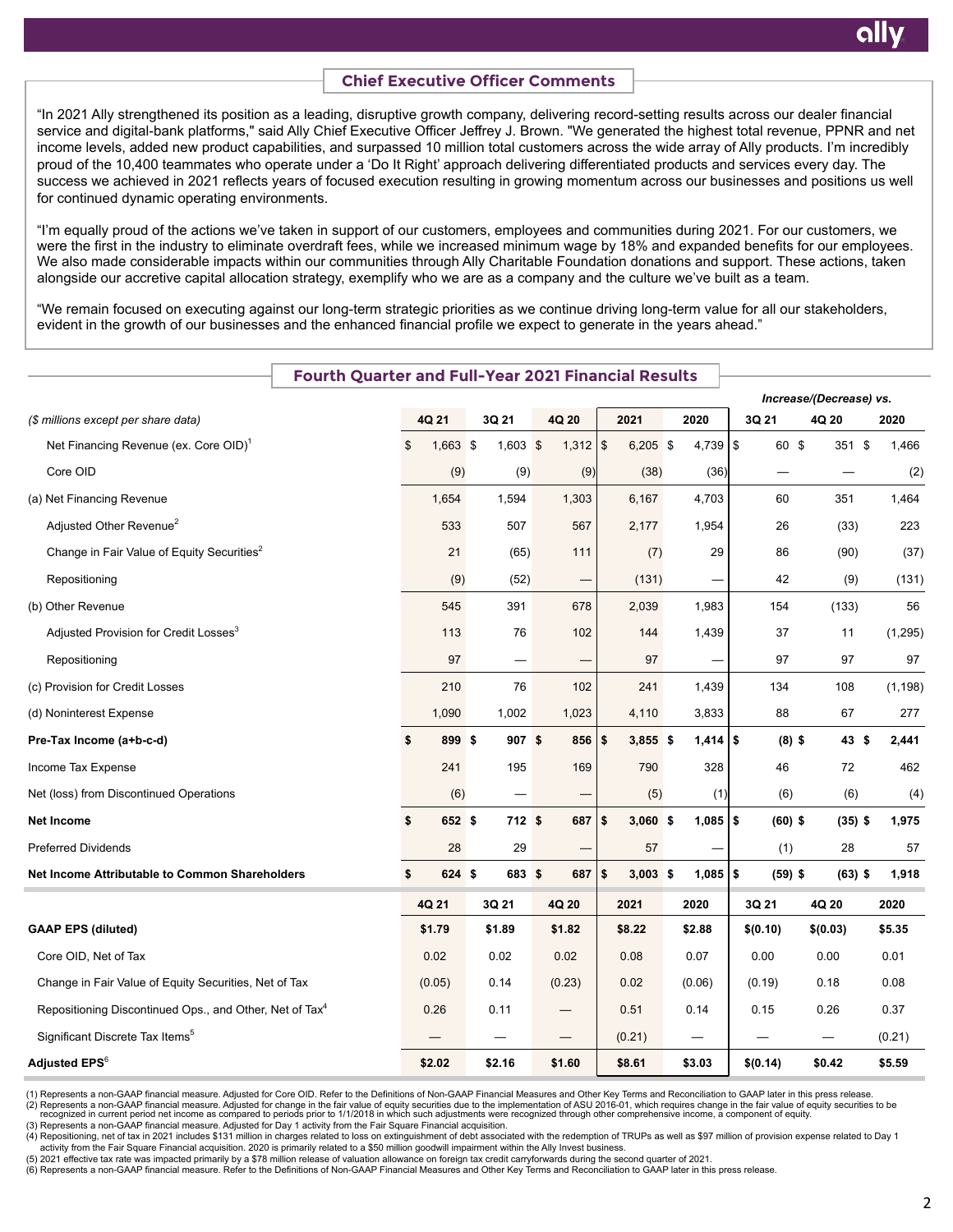### **Fourth Quarter**

### **Discussion of Results**

Net income attributable to common shareholders decreased \$63 million versus the prior year quarter to \$624 million, as lower other revenue, higher provision for credit losses due to the acquisition of FSF and higher noninterest expenses more than offset higher net financing revenue.

Net financing revenue increased \$351 million versus the prior year quarter, due to lower funding costs, the deployment of excess liquidity into higher earning assets and reduced premium amortization.

Other revenue decreased \$133 million versus the prior-year quarter, including a \$21 million increase in the fair value of equity securities in the quarter, compared to a \$111 million increase in the fair value of equity securities in the prior-year quarter. Other revenue, excluding the change in fair value of equity securities<sup>A</sup>, decreased \$33 million YoY, primarily driven by realized gains on the sale of legacy mortgage loans in the prioryear period and normalized gain-on-sale margins within Ally Home.

Fourth quarter NIM of 3.80%, including Core OID<sup>B</sup> of 2 bps, increased 90 bps YoY. Excluding Core OID<sup>B</sup>, NIM was 3.82%, up 90 bps YoY, due to lower deposit costs, deployment of excess liquidity and lower premium amortization.

Provision for credit losses increased \$108 million to \$210 million compared to the prior-year quarter, as Day 1 impacts from the acquisition of FSF and reserve build to support organic asset growth more than offset lower net charge-offs. Adjusted provision expense<sup>B</sup>, excluding Day 1 impacts from FSF, increased \$11 million to \$113 million compared to the prior year quarter, as asset growth was partially offset by lower net charge offs and a reduction in the retail auto coverage rate.

Noninterest expense increased \$67 million YoY, as continued spend supporting Ally's brand, technology and business initiatives along with deal-related costs from the FSF acquisition were partially offset due to legal reserve build in the prior-year period that did not repeat.

#### **Full-Year 2021**

Net income attributable to common shareholders was \$3.0 billion in 2021, compared to \$1.1 billion in 2020, as higher net financing revenue and lower provision for credit losses were partially offset by higher noninterest expense.

Net financing revenue improved to \$6.2 billion, up \$1.5 billion from the prior year, driven by lower deposit costs, strategic liability management, higher gains on off-lease vehicles and higher retail auto revenue.

Full year NIM was 3.54%, including Core OID $^{\rm B}$ of 2 bps, up 89 bps YoY. Excluding Core OID $^{\rm B}$ , NIM was 3.56%, up 89 bps YoY.

Provision for credit losses decreased \$1,198 million over the prior year, due to the impact of COVID-19 pandemic-related reserve build in 2020 as well as lower retail auto net charge-off activity.

Other revenue was up \$56 million YoY, including a \$7 million decrease in the fair value of equity securities in the year, compared to a \$29 million increase in the fair value of equity securities in 2020. Other revenue, excluding the impact of the change in fair value of equity securities<sup>A</sup>, was up \$223 million at \$2.2 billion, reflecting strong realized gain activity and momentum across Ally's diversified product offerings.

Noninterest expense increased \$277 million over the prior year, largely due to increased investments within Ally's growing businesses, brand and technology.

<sup>A</sup>Adjusted other revenue is a non-GAAP financial measure. Equity fair value adjustments related to ASU 2016-01 requires change in the fair value of equity securities to be recognized in current period net income as compared to periods prior to 1/1/18 in which such adjustments were recognized through other comprehensive income, a component of equity.<br><sup>B</sup>Represents a non-GAAP financial measure. Refer to definitions of Non-GAAP Financia

|                                                        |       | <b>Pre-Tax Income by Segment</b> |            |  |                     |      |            |               |                       |  |           |                         |                     |       |  |      |
|--------------------------------------------------------|-------|----------------------------------|------------|--|---------------------|------|------------|---------------|-----------------------|--|-----------|-------------------------|---------------------|-------|--|------|
|                                                        |       |                                  |            |  |                     |      |            |               |                       |  |           | Increase/(Decrease) vs. |                     |       |  |      |
| (\$ millions)                                          | 4Q 21 |                                  | 3Q 21      |  | 4Q 20               | 2021 |            | 2020<br>3Q 21 |                       |  |           | 4Q 20                   |                     |       |  | 2020 |
| Automotive Finance                                     | \$.   | 839 \$                           | 825 \$     |  | $563$ $\frac{1}{3}$ |      | $3,384$ \$ |               | $1,285$ $\frac{1}{3}$ |  | 14        | \$                      | $276$   \$          | 2,099 |  |      |
| Insurance                                              |       | 91                               | 24         |  | 183                 |      | 343        |               | 284                   |  | 67        |                         | (92)                | 59    |  |      |
| <b>Dealer Financial Services</b>                       |       | 930S                             | 849 \$     |  | $746$   \$          |      | $3,727$ \$ |               | $1,569$   \$          |  | 81        | \$                      | $184$ $\frac{1}{3}$ | 2,158 |  |      |
| Corporate Finance                                      |       | 73                               | 61         |  | 64                  |      | 282        |               | 88                    |  | 12        |                         | 9                   | 194   |  |      |
| Mortgage Finance                                       |       | 3                                | 6          |  |                     |      | 32         |               | 53                    |  | (3)       |                         | (4)                 | (21)  |  |      |
| Corporate and Other                                    |       | (107)                            | (9)        |  | 39                  |      | (186)      |               | (296)                 |  | (98)      |                         | (146)               | 110   |  |      |
| <b>Pre-Tax Income from Continuing Operations \$</b>    |       | 899 \$                           | 907S       |  | $856$   \$          |      | $3,855$ \$ |               | $1,414$   \$          |  | $(8)$ \$  |                         | 43 S                | 2,441 |  |      |
| Core $OID1$                                            |       | 9                                | 9          |  | 9                   |      | 38         |               | 36                    |  |           |                         |                     |       |  |      |
| Change in Fair Value of Equity Securities <sup>2</sup> |       | (21)                             | 65         |  | (111)               |      |            |               | (29)                  |  | (86)      |                         | 90                  | 37    |  |      |
| Repositioning <sup>3</sup>                             |       | 107                              | 52         |  |                     |      | 228        |               | 50                    |  | 55        |                         | 107                 | 178   |  |      |
| Core Pre-Tax Income <sup>4</sup>                       | \$    | 994S                             | $1,032$ \$ |  | $754$   \$          |      | $4,128$ \$ |               | $1,470$   \$          |  | $(39)$ \$ |                         | $240$   \$          | 2,657 |  |      |

(1) Core OID for all periods shown is applied to the pre-tax income of the Corporate and Other segment. Refer to the Definitions of Non-GAAP Financial Measures and Other Key Terms and Reconciliation to GAAP later in this press release.

(2) Change in fair value of equity securities impacts the Insurance and Corporate Finance segments. Reflects equity fair value adjustments related to ASU 2016-01 which requires change in the fair value of equity.<br>Securitie (3) Repositioning in 2021 includes \$131 million in charges related to loss on extinguishment of debt associated with the redemption of TRUPs as well as \$97 million of provision expense related to Day 1 activity from the Fair Square Financial acquisition. 2020 reflects a \$50 million goodwill impairment within the Ally Invest business.

(4) Core pre-tax income is a non-GAAP financial measure that adjusts pre-tax income from continuing operations for Core OID, equity fair value adjustments related to ASU 2016-01, and repositioning and other which are primarily related to the extinguishment of high cost legacy debt, strategic activities and significant other one-time items, as applicable for respective periods. Management believes core pre-tax income can help the reader better understand the operating performance of the core businesses and their ability to generate earnings. Refer to the Definitions of Non-GAAP Financial Measures and Other Key Terms later in this release.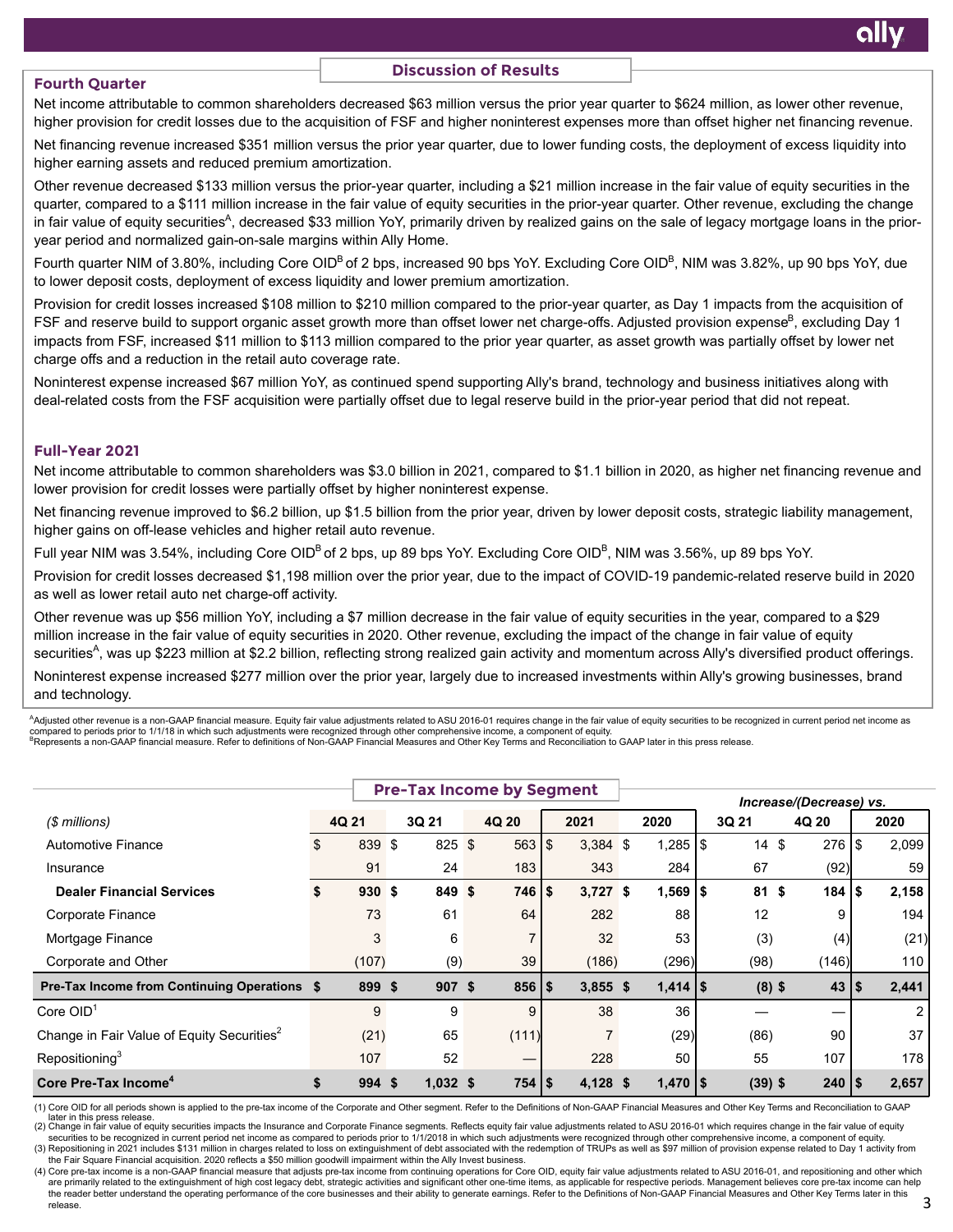### **Discussion of Segment Results**

### **Auto Finance**

Pre-tax income in the fourth quarter of \$839 million was up \$276 million versus the prior-year quarter, due to higher net financing revenue, lower provision for credit losses and lower noninterest expense.

Net financing revenue of \$1.3 billion was \$188 million higher YoY as higher retail auto revenue was partially offset by lower commercial auto portfolio balances. Ally's retail auto portfolio yield, excluding the impact of hedges, decreased 2 bps YoY to 6.81% in the fourth quarter due to the impact of elevated prepayment activity.

Provision for credit losses totaled \$45 million, down \$41 million YoY, due to lower retail auto net charge-offs as well as a reduction in reserve levels, reflecting strong consumer and commercial performance and improved economic trends. The fourth quarter retail auto net charge-off rate of 0.48% decreased 53 bps YoY.

Consumer auto originations in the fourth quarter increased to \$10.9 billion from \$9.1 billion in the prior-year period, which included \$7.0 billion of used retail volume, or 64% of total originations, \$3.0 billion of new retail volume, and \$0.9 billion of leases. Estimated retail auto originated yield<sup>C</sup> in the quarter was 6.97%.

Full-year 2021 pre-tax income of \$3.4 billion was up \$2.1 billion due to lower provision for credit losses and higher net financing revenue.

Consumer originations increased \$11.1 billion in 2021 to \$46.3 billion, with used volume of \$27.7 billion, or 60% of total 2021 originations, \$13.1

billion of new retail volume and \$5.4 billion of leases. Estimated retail auto originated yield<sup>C</sup> was 7.10% in 2021 compared to 7.01% in 2020 and exceeded 7% for the fourth consecutive year.

End-of-period auto earning assets decreased \$1.0 billion YoY from \$106.2 billion to \$105.2 billion, as an increase in consumer auto earning assets was more than offset by a decline in commercial earning assets. End-of-period consumer auto earning assets were up \$6.1 billion YoY, driven by growth in both retail loans and operating lease assets. End-of-period commercial earning assets of \$16.1 billion were down \$7.1 billion YoY, driven by industry-wide vehicle inventory declines.

#### **Insurance**

Pre-tax income in the fourth quarter of \$91 million declined \$92 million versus the prior-year period, primarily due to a \$24 million increase in the fair value of equity securities<sup>D</sup> during the fourth quarter compared to a \$111 million increase in the fair value of equity securities<sup>D</sup> in the prior-year period. Core pre-tax income<sup>E</sup> was \$67 million in the quarter, down \$5 million from the prior-year period, as lower underwriting income was mostly offset by higher investment income.

Quarterly written premiums were \$268 million, down \$44 million YoY, driven by lower dealer inventory levels and light vehicle sales. Total investment income was \$47 million, up \$19 million YoY, excluding an \$24 million increase in the fair value of equity securities during the quarter<sup>D</sup>, driven by higher realized investment gains.

Full-year 2021 pre-tax income was \$343 million, up \$59 million versus the prior year, as lower weather losses were partially offset by changes in the fair value of equity securities in 2021 relative to changes in 2020. Core pre-tax income<sup>E</sup> for 2021 was \$353 million, up from \$253 million in 2020, as lower weather losses, higher realized gains from the investment securities portfolio and higher earned premiums from F&I products, were partially offset by higher operating expenses and lower earned premiums from vehicle inventory insurance.

<sup>&</sup>lt;sup>C</sup>Estimated Retail Auto Originated Yield is a forward-looking non-GAAP financial measure determined by calculating the estimated average annualized yield for loans originated during the period. Refer to the Definitions of Non-GAAP Financial Measures and Other Key Terms and Reconciliation to GAAP later in this press release.

PASU 2016-01 requires change in the fair value of equity securities to be recognized in current period net income as compared to periods prior to 1/1/2018 in which such adjustments were recognized through other comprehensive income, a component of equity.

ERepresents a non-GAAP financial measure. Excludes equity fair value adjustments related to ASU 2016-01 which requires change in the fair value of equity securities to be recognized in current period net income as compared to periods prior to 1/1/2018 in which such adjustments were recognized through other comprehensive income, a component of equity. Refer to the definitions of Non-GAAP Financial Measures and Other Key Terms and Reconciliation to GAAP later in this press release.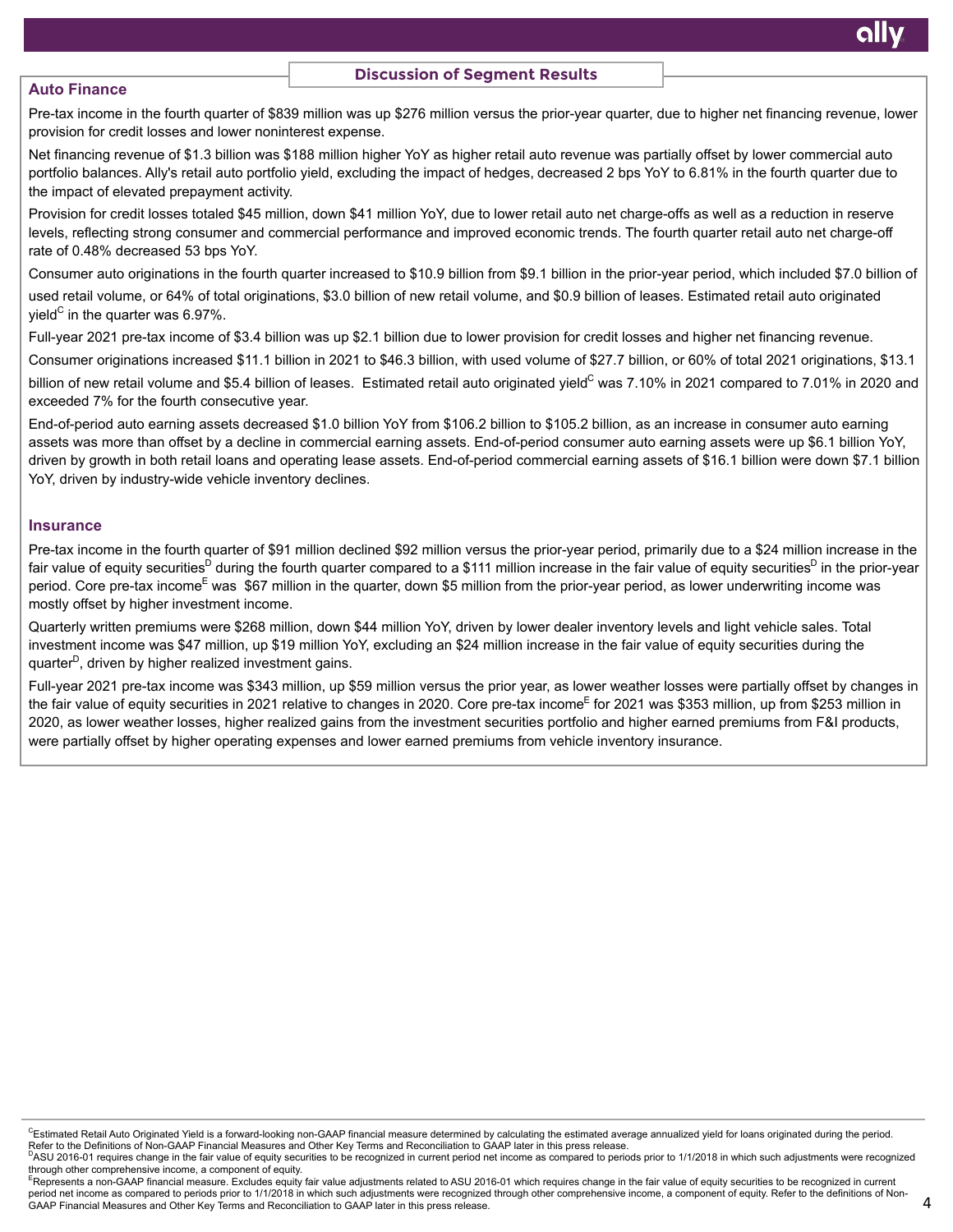# **Corporate Finance**

### **Discussion of Segment Results - Continued**

Pre-tax income was \$73 million in the quarter, up \$9 million YoY, as revenue from co-investments, fee income and syndication activities was partially offset by higher provision for credit losses due to the establishment of specific reserves and asset expansion.

Net financing revenue increased \$4 million YoY to \$83 million, primarily due to higher loan balances. Other revenue, excluding the change in fair value of equity securities<sup>F</sup>, increased \$38 million YoY, to \$55 million. The HFI loan portfolio increased 29% YoY from \$6.0 billion to \$7.8 billion. Provision for credit losses totaled \$33 million, up \$24 million from the prior-year period, due to the establishment of specific reserves and asset expansion.

Full-year 2021 pre-tax income was \$282 million, compared to pre-tax income of \$88 million in 2020, due to COVID-related provision build in the prior year along with higher total revenue due to portfolio growth and investment income.

# **Mortgage Finance**

Pre-tax income was \$3 million in the quarter, down \$4 million YoY, as lower other revenue from normalizing gain on sale margins were largely offset by higher net financing revenue due to lower premium amortization and balance growth.

Net financing revenue in the quarter was up \$22 million YoY to \$42 million, reflecting moderating prepayment activity and lower premium amortization. Other revenue decreased \$24 million YoY to \$13 million, primarily driven by normalizing gain-on-sale activity.

Fourth quarter noninterest expense was \$4 million higher YoY, driven primarily by higher fulfillment and marketing costs.

Full-year 2021 pre-tax income was \$32 million, down \$21 million from 2020, as higher noninterest expense driven by the continued expansion of the mortgage business was partially offset by lower provision for credit losses.

DTC originations totaled \$10.4 billion in 2021, up \$5.7 billion YoY, demonstrating continued momentum in the Ally Home® business.

### **Capital, Liquidity & Funding, and Deposits**

# **Capital**

Ally completed its full-year 2021 \$2.0 billion share repurchase program, repurchasing approximately 40 million shares during the year, including shares withheld to cover income taxes owed by participants related to share-based incentive plans. Ally's number of outstanding shares has declined 30% since initiating share repurchases in 3Q 2016. Ally's Board of Directors approved another share repurchase program for full-year 2022 up to \$2.0 billion.

During 2021, Ally paid four quarterly common dividends totaling \$0.88 per share. Ally's Board of Directors approved a \$0.30 per share common dividend for the first quarter of 2022, a 20% increase compared to the prior quarterly dividend and the 7th increase over the past seven years.

In the fourth quarter, Ally completed the previously announced redemption of \$191 million of trust preferred securities.

Preliminary Common Equity Tier 1 capital ratio decreased from 11.2% to 10.3% QoQ, primarily due to the acquisition of FSF, organic growth including higher commercial floorplan balances, and continued share repurchase activity.

# **Liquidity & Funding**

Consolidated liquid cash and cash equivalents<sup>G</sup> totaled \$4.4 billion at quarter-end, down \$5.7 billion compared to the end of the third quarter, as excess liquidity was used to fund organic loan growth and the acquisition of FSF. Total liquidity<sup>H</sup> was \$31.2 billion at quarter-end.

Deposits represented 89% of Ally's funding portfolio at year-end, increasing from 85% a year ago.

# **Deposits**

Retail deposits increased to \$134.7 billion at quarter-end, up \$10.3 billion YoY and up \$3.1 billion for the quarter. Total deposits increased to \$141.6 billion at year-end, up \$4.5 billion YoY and Ally maintained industry-leading customer retention at 96%.

The average retail portfolio deposit rate was 0.61% for the quarter, down 36 bps YoY and down 4 bps QoQ.

Ally's retail deposit customer base grew 10% YoY, totaling 2.48 million customers at year-end, while adding 28 thousand customers during the quarter. Millennials and younger generations continue to comprise the largest segment of new customers, accounting for 68% of new customers in the fourth quarter. At the end of the fourth quarter, 9% of Ally's deposit customers utilized multiple Ally products.

FRepresents a non-GAAP financial measure. Excludes equity fair value adjustments related to ASU 2016-01 which requires change in the fair value of equity securities to be recognized in current period net income as compared to periods prior to 1/1/2018 in which such adjustments were recognized through other comprehensive income, a component of equity. Refer to the definitions of Non-GAAP Financial Measures and Other Key Terms and Reconciliation to GAAP later in this press release.

<sup>c</sup>Cash & cash equivalents may include the restricted cash accumulation for retained notes maturing within the following 30 days and returned to Ally on the distribution date.

HTotal liquidity includes cash & cash equivalents, highly liquid securities and current committed unused borrowing capacity. See page 18 of the Financial Supplement for more details.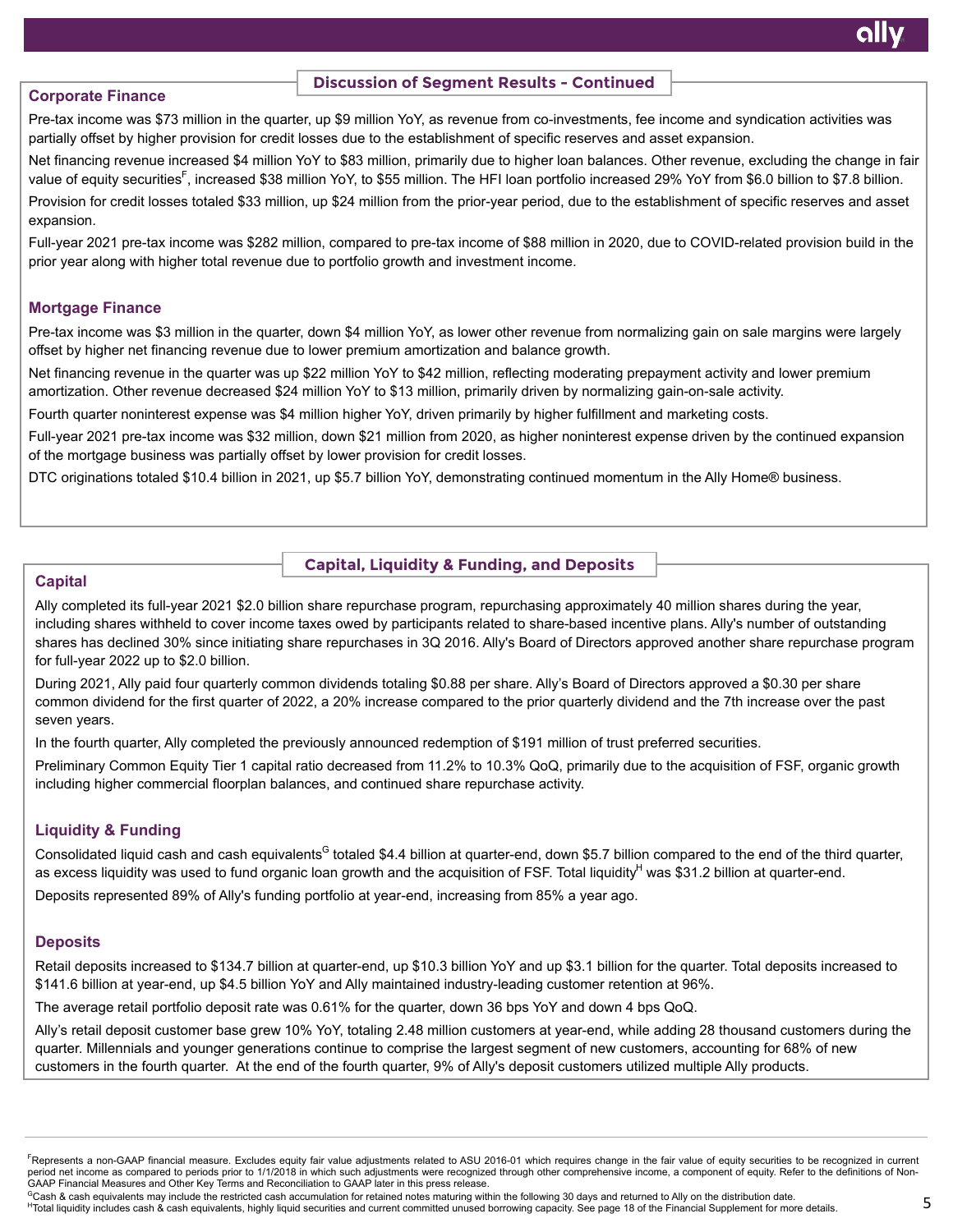#### **Definitions of Non-GAAP Financial Measures and Other Key Terms**

Ally believes the non-GAAP financial measures defined here are important to the reader of the Consolidated Financial Statements, but these are supplemental to and not a substitute for GAAP measures. See Reconciliation to GAAP below for calculation methodology and details regarding each measure.

Adjusted Earnings per Share (Adjusted EPS) is a non-GAAP financial measure that adjusts GAAP EPS for revenue and expense items that are typically strategic in nature or that management otherwise does not view as reflecting the operating performance of the company. Management believes Adjusted EPS can help the reader better understand the operating performance of the core businesses and their ability to generate earnings. In the numerator of Adjusted EPS, GAAP net income attributable to common shareholders is adjusted for the following items: (1) excludes discontinued operations, net of tax, as Ally is primarily a domestic company and sales of international businesses and other discontinued operations in the past have significantly impacted GAAP EPS, (2) adds back the tax-effected non-cash Core OID, (3) adjusts for tax-effected repositioning and other which are primarily related to the extinguishment of high cost legacy debt, strategic activities and significant other one-time items, (4) excludes equity fair value adjustments (net of tax) related to ASU 2016-01 which requires change in the fair value of equity securities to be recognized in current period net income as compared to periods prior to 1/1/18 in which such adjustments were recognized through other comprehensive income, a component of equity, (5) excludes significant discrete tax items that do not relate to the operating performance of the core businesses and adjusts for preferred stock capital actions (e.g., Series A and Series G) that have been taken by the company to normalize its capital structure, as applicable for respective periods.

Adjusted Efficiency Ratio is a non-GAAP financial measure that management believes is helpful to readers in comparing the efficiency of its core banking and lending businesses with those of its peers. In the numerator of Adjusted Efficiency Ratio, total noninterest expense is adjusted for Rep and warrant expense, Insurance segment expense, and repositioning and other which are primarily related to the extinguishment of high cost legacy debt, strategic activities and significant other one-time items, as applicable for respective periods. In the denominator, total net revenue is adjusted for Core OID and Insurance segment revenue. See Reconciliation to GAAP on page 7 for calculation methodology and details.

**Adjusted Tangible Book Value per Share (Adjusted TBVPS)** is a non-GAAP financial measure that reflects the book value of equity attributable to shareholders even if Core OID balance were accelerated immediately through the financial statements. As a result, management believes Adjusted TBVPS provides the reader with an assessment of value that is more conservative than GAAP common shareholder's equity per share. Adjusted TBVPS generally adjusts common equity for: (1) goodwill and identifiable intangibles, net of DTLs, (2) taxeffected Core OID balance to reduce tangible common equity in the event the corresponding discounted bonds are redeemed/tendered and (3) Series G discount which reduces tangible common equity as the company has normalized its capital structure, as applicable for respective periods.

Note: In December 2017, tax-effected Core OID balance was adjusted from a statutory U.S. Federal tax rate of 35% to 21% ("rate") as a result of changes to U.S. tax law. The adjustment conservatively increased the tax-effected Core OID balance and consequently reduced Adjusted TBVPS as any acceleration of the non-cash charge in future periods would flow through the financial statements at a 21% rate versus a previously modeled 35% rate. See Reconciliation to GAAP on page 7 for calculation methodology and details.

**Core Net Income Attributable to Common Shareholders** is a non-GAAP financial measure that serves as the numerator in the calculations of Adjusted EPS and Core ROTCE and that, like those measures, is believed by management to help the reader better understand the operating performance of the core businesses and their ability to generate earnings. Core Net Income Attributable to Common Shareholders adjusts GAAP net income attributable to common shareholders for discontinued operations net of tax, tax-effected Core OID expense, taxeffected repositioning and other primarily related to the extinguishment of high-cost legacy debt and strategic activities and significant other, preferred stock capital actions, significant discrete tax items and tax-effected changes in equity investments measured at fair value, as applicable for respective periods. See Reconciliation to GAAP on page 6 for calculation methodology and details.

Core Original Issue Discount (Core OID) Amortization Expense is a non-GAAP financial measure for OID, and is believed by management to help the reader better understand the activity removed from: Core pre-tax income (loss), Core net income (loss) attributable to common shareholders, Adjusted EPS, Core ROTCE, Adjusted efficiency ratio, Adjusted total net revenue, and Net financing revenue (excluding Core OID). Core OID is primarily related to bond exchange OID which excludes international operations and future issuances. See page 7 for calculation methodology and details.

Core Outstanding Original Issue Discount Balance (Core OID balance) is a non-GAAP financial measure for outstanding OID and is believed by management to help the reader better understand the balance removed from Core ROTCE and Adjusted TBVPS. Core OID balance is primarily related to bond exchange OID which excludes international operations and future issuances. See page 7 for calculation methodology and details.

Core Pre-Tax Income is a non-GAAP financial measure that adjusts pre-tax income from continuing operations by excluding (1) Core OID, and (2) equity fair value adjustments related to ASU 2016-01 which requires change in the fair value of equity securities to be recognized in current period net income as compared to periods prior to 1/1/18 in which such adjustments were recognized through other comprehensive income, a component of equity, and (3) Repositioning and other which are primarily related to the extinguishment of high cost legacy debt, strategic activities and significant other one-time items, as applicable for respective periods. Management believes Core Pre-Tax Income can help the reader better understand the operating performance of the core businesses and their ability to generate earnings. See the Pre-Tax Income by Segment Table on page 3 for calculation methodology and details.

Core Pre-Provision Net Revenue (Core PPNR) is a non-GAAP financial measure calculated by adjusting Core pre-tax income to add back provision for credit losses. Management believes that Core PPNR is a helpful financial metric because it enables the reader to assess the core businesses ability to generate earnings to cover credit losses and as it is utilized by Federal Reserve's approach to modeling within the Supervisory Stress Test Framework that generally follows U.S. generally accepted accounting principles (GAAP) and includes a calculation of PPNR as a component of projected pre-tax net income. See page 8 for calculation methodology and details.

Core Return on Tangible Common Equity (Core ROTCE) is a non-GAAP financial measure that management believes is helpful for readers to better understand the ongoing ability of the company to generate returns on its equity base that supports core operations. For purposes of this calculation, tangible common equity is adjusted for Core OID balance and net DTA. Ally's Core net income attributable to common shareholders for purposes of calculating Core ROTCE is based on the actual effective tax rate for the period adjusted for significant discrete tax items including tax reserve releases, which aligns with the methodology used in calculating adjusted earnings per share.

**(1)** In the numerator of Core ROTCE, GAAP net income attributable to common shareholders is adjusted for discontinued operations net of tax, tax-effected Core OID, tax-effected repositioning and other which are primarily related to the extinguishment of high cost legacy debt, strategic activities and significant other one-time items, fair value adjustments (net of tax) related to ASU 2016-01 which requires change in the fair value of equity securities to be recognized in current period net income as compared to periods prior to 1/1/18 in which such adjustments were recognized through other comprehensive income, a component of equity, significant discrete tax items, and preferred stock capital actions, as applicable for respective periods.

**(2)** In the denominator, GAAP shareholder's equity is adjusted for goodwill and identifiable intangibles net of DTL, Core OID balance, and net DTA.

Corporate and Other primarily consists of activity related to centralized corporate treasury activities such as management of the cash and corporate investment securities and loan portfolios, short- and long-term debt, retail and brokered deposit liabilities, derivative instruments, the amortization of the discount associated with new debt issuances and bond exchanges, and the residual impacts of our corporate FTP and treasury ALM activities. Corporate and Other also includes certain equity investments, the management of our legacy mortgage portfolio, and reclassifications and eliminations between the reportable operating segments. Subsequent to June 1, 2016, the revenue and expense activity associated with Ally Invest was included within the Corporate and Other segment. Subsequent to October 1, 2019, the revenue and expense activity associated with Ally Lending was included within the Corporate and Other segment. Subsequent to December 1, 2021, the revenue and expense activity associated with Fari Square was included within the Corproate and Other segment. **Estimated impact of CECL on regulatory capital per final rule issued by U.S. banking agencies** - In December 2018, the FRB and other U.S. banking agencies approved a final rule to address the impact of CECL on regulatory capital by allowing BHCs and banks, including Ally, the option to phase in the day-one impact of CECL over a three-year period. In March 2020, the FRB and other U.S. banking agencies issued an interim final rule that became effective on March 31, 2020 and provided an alternative option for banks to temporarily delay the impacts of CECL, relative to the incurred loss methodology for estimating the allowance for loan losses, on regulatory capital. A final rule that was largely unchanged from the March 2020 interim final rule was issued by the FRB and other U.S. banking agencies in August 2020, and became effective in September 2020. For regulatory capital purposes, these rules permitted us to delay recognizing the estimated impact of CECL on regulatory capital until after a two-year deferral period, which for us extended through December 31, 2021. Beginning on January 1, 2022, we are required to phase in 25% of the previously deferred estimated capital impact of CECL, with an additional 25% to be phased in at the beginning of each subsequent year until fully phased in by the first quarter of 2025. Under these rules, firms that adopt CECL and elect the five-year transition will calculate the estimated impact of CECL on regulatory capital as the day-one impact of adoption plus 25% of the subsequent change in allowance during the two-year deferral period, which according to the final rule approximates the impact of CECL relative to an incurred loss model. We adopted this transition option during the first quarter of 2020, and beginning January 1, 2022, are phasing in the regulatory capital impacts of CECL based on this five-year transition period.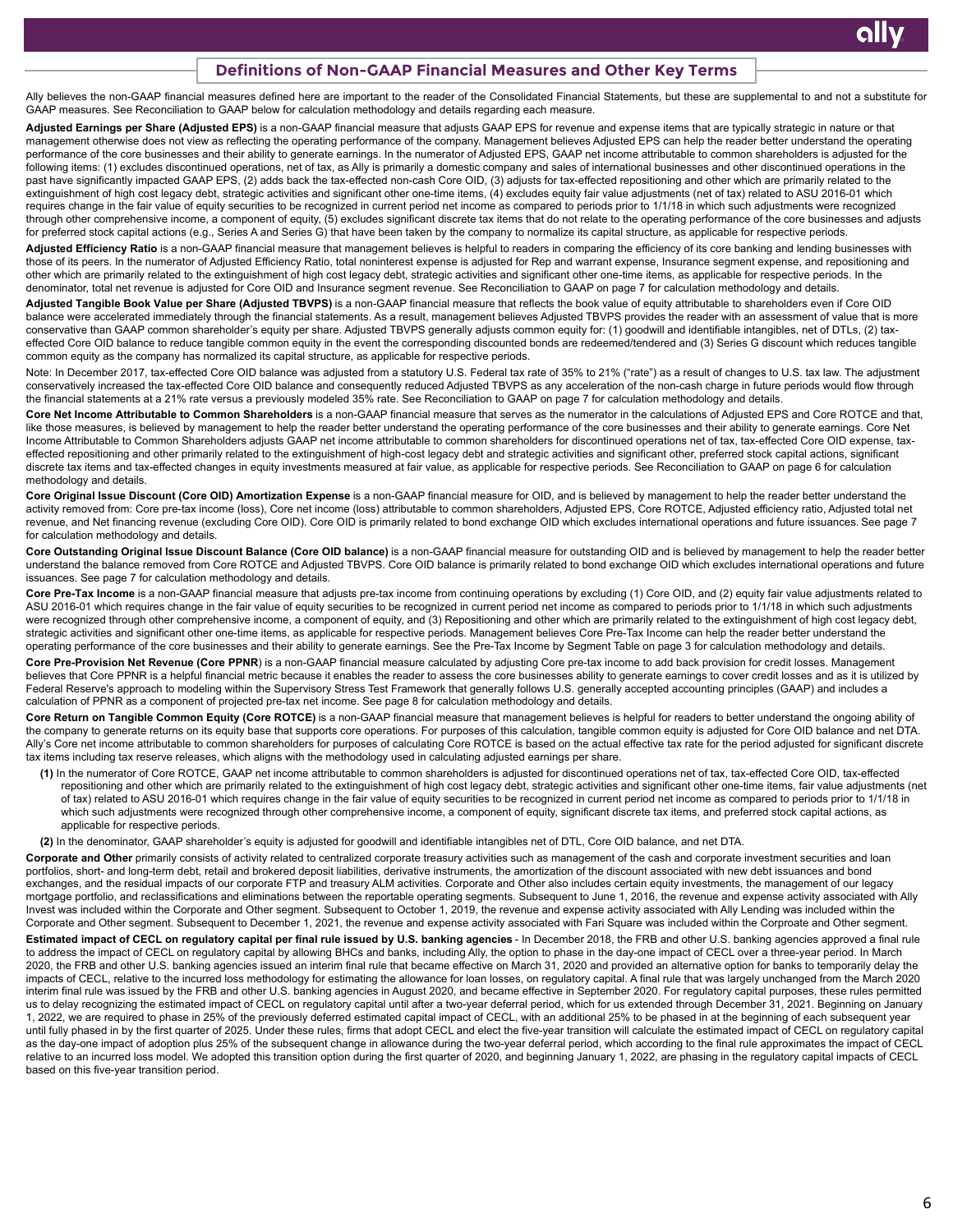**Estimated Retail Auto Originated Yield** is a forward-looking non-GAAP financial measure determined by calculating the estimated average annualized yield for loans originated during the period. At this time there currently is no comparable GAAP financial measure for Estimated Retail Auto Originated Yield and therefore this forecasted estimate of yield at the time of origination cannot be quantitatively reconciled to comparable GAAP information.

Net Charge-Off Ratios are calculated as annualized net charge-offs divided by average outstanding finance receivables and loans excluding loans measured at fair value and loans held-for-sale.

**Tangible Common Equity** is a non-GAAP financial measure that is defined as common stockholders' equity less goodwill and identifiable intangible assets, net of deferred tax liabilities. Ally considers various measures when evaluating capital adequacy, including Tangible Common Equity. Ally believes that Tangible Common Equity is important because we believe readers may assess our capital adequacy using this measure. Additionally, presentation of this measure allows readers to compare certain aspects of our capital adequacy on the same basis to other companies in the industry. For purposes of calculating Core Return on Tangible Common Equity (Core ROTCE), Tangible Common Equity is further adjusted for Core OID balance and net deferred tax asset. See page 6 for calculation methodology & details.

#### **U.S. Consumer Auto Originations**

New Retail – standard and subvented rate new vehicle loans<br>Growth – total originations from non-GM/Chrysler dealers and direct-to-consumer loans Lease – new vehicle lease originations Growth – total originations from non-GM/Chrysler dealers and direct-to-consumer loans

**Core Return on Tangible Common Equity (ROTCE)**

**Reconciliation to GAAP**

|  | Adjusted Earnings per Share |  |  |  |
|--|-----------------------------|--|--|--|
|--|-----------------------------|--|--|--|

| <b>Numerator (\$ millions)</b>                                                   | FY 2021         | FY 2020            | 4Q 21              | 3Q 21     | 4Q 20   |
|----------------------------------------------------------------------------------|-----------------|--------------------|--------------------|-----------|---------|
| <b>GAAP Net Income Attributable to Common Shareholders</b>                       | $3,003$ \$<br>S | $1,085$ \$         | 624 \$             | 683 \$    | 687     |
| Discontinued Operations, Net of Tax                                              | 5               |                    | 6                  |           |         |
| Core OID                                                                         | 38              | 36                 | 9                  | 9         | 9       |
| Repositioning and Other                                                          | 228             | 50                 | 107                | 52        |         |
| Change in the Fair Value of Equity Securities                                    |                 | (29)               | (21)               | 65        | (111)   |
| Tax on: Core OID & Change in Fair Value of Equity Securities (21% starting 1Q18) | (57)            | (1)                | (20)               | (26)      | 21      |
| Significant Discrete Tax Items                                                   | (78)            |                    |                    |           |         |
| <b>Core Net Income Attributable to Common Shareholders</b><br>$[a]$ \$           | $3,146$ \$      | $1,141$ \$         | 705 \$             | 782 \$    | 606     |
| <b>Denominator</b>                                                               |                 |                    |                    |           |         |
| [b]<br>Weighted-Average Common Shares Outstanding - (Diluted, thousands)         | 365,180         | 377,101            | 348,666            | 361,855   | 378,424 |
| <b>Adjusted EPS</b><br>$[a] \div [b]$ \$                                         | $8.61$ \$       | $3.03 \; \text{S}$ | $2.02 \text{ }$ \$ | $2.16$ \$ | 1.60    |

| Core Return on Tangible Common Equity (ROTCE)                                    |             |                |              |              |              |              |         |
|----------------------------------------------------------------------------------|-------------|----------------|--------------|--------------|--------------|--------------|---------|
| <b>Numerator (\$ millions)</b>                                                   |             | FY 2021        | FY 2020      | 4Q 21        | 3Q 21        | 4Q 20        |         |
| <b>GAAP Net Income Attributable to Common Shareholders</b>                       |             | 3,003          | 1,085<br>\$  | 624<br>\$    | \$<br>683    | \$           | 687     |
| Discontinued Operations, Net of Tax                                              |             | 5              |              | 6            |              |              |         |
| Core OID                                                                         |             | 38             | 36           | 9            | 9            |              | 9       |
| Repositioning and Other                                                          |             | 228            | 50           | 107          | 52           |              |         |
| Change in Fair Value of Equity Securities                                        |             | $\overline{7}$ | (29)         | (21)         | 65           |              | (111)   |
| Tax on: Core OID & Change in Fair Value of Equity Securities (21% starting 1Q18) |             | (57)           | (1)          | (20)         | (26)         |              | 21      |
| Significant Discrete Tax Items                                                   |             | (78)           | —            |              | —            |              |         |
| <b>Core Net Income Attributable to Common Shareholders</b>                       | $[a]$ \$    | 3,146          | 1,141<br>\$  | 705<br>\$    | \$<br>782    | \$           | 606     |
| Denominator (Average, \$ billions)                                               |             |                |              |              |              |              |         |
| <b>GAAP Shareholder's Equity</b>                                                 |             | \$<br>16,239   | 14,118<br>\$ | 17,170<br>\$ | \$<br>17,410 | 14,415<br>S  |         |
| <b>Preferred Equity</b>                                                          |             | (1, 394)       |              | (2, 324)     | (2, 324)     |              |         |
| <b>GAAP Common Shareholder's Equity</b>                                          |             | 14,845<br>\$   | 14,118<br>\$ | 14,846<br>\$ | \$<br>15,086 | 14,415<br>Ъ  |         |
| Goodwill & Identifiable Intangibles, Net of Deferred Tax Liabilities (DTLs)      |             | (489)          | (411)        | (655)        | (371)        |              | (385)   |
| <b>Tangible Common Equity</b>                                                    |             | 14,356<br>\$   | 13,707<br>\$ | 14,190<br>\$ | \$<br>14,714 | 14,030<br>S  |         |
| Core OID Balance                                                                 |             | (956)          | (1,046)      | (892)        | (926)        |              | (1,032) |
| Net Deferred Tax Asset (DTA)                                                     |             | (451)          | (96)         | (551)        | (866)        |              | (50)    |
| <b>Normalized Common Equity</b>                                                  | [b]         | 12,949<br>\$   | 12,566<br>\$ | 12,747<br>\$ | \$<br>12,923 | 12,947<br>\$ |         |
| <b>Core Return on Tangible Common Equity</b>                                     | $[a] + [b]$ | 24.3 %         | 9.1%         | 22.1 %       | 24.2%        |              | 18.7 %  |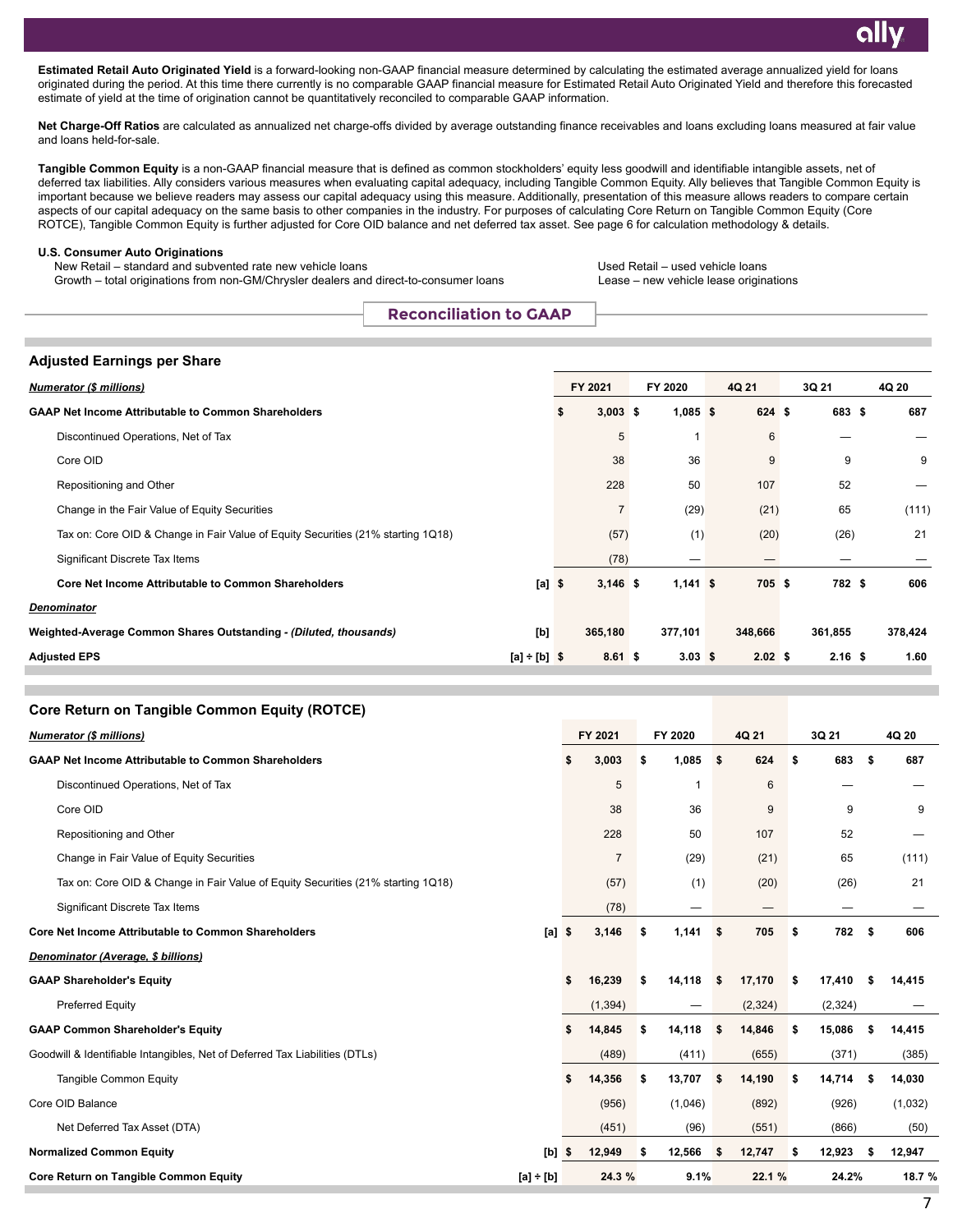| <b>Adjusted Tangible Book Value per Share</b>                      |             |                  |             |            |            |         |
|--------------------------------------------------------------------|-------------|------------------|-------------|------------|------------|---------|
| <b>Numerator (\$ billions)</b>                                     |             | FY 2021          | FY 2020     | 4Q 21      | 3Q 21      | 4Q 20   |
| <b>GAAP Shareholder's Equity</b>                                   |             | \$<br>17,050 \$  | $14,703$ \$ | 17,050 \$  | 17,289 \$  | 14,703  |
| Preferred Equity                                                   |             | (2,324)          |             | (2,324)    | (2,324)    |         |
| <b>GAAP Common Shareholder's Equity</b>                            |             | \$<br>14,726 \$  | $14,703$ \$ | 14,726 \$  | 14,965 \$  | 14,703  |
| Goodwill and Identifiable Intangible Assets, Net of DTLs           |             | (941)            | (383)       | (941)      | (369)      | (383)   |
| <b>Tangible Common Equity</b>                                      |             | 13,785           | 14,320      | 13,785     | 14,596     | 14,320  |
| Tax-effected Core OID Balance (21% starting in 4Q17)               |             | (698)            | (812)       | (698)      | (711)      | (812)   |
| <b>Adjusted Tangible Book Value</b>                                | [a]         | \$<br>13,087 \$  | $13,509$ \$ | 13,087 \$  | 13,885 \$  | 13,509  |
| <b>Denominator</b>                                                 |             |                  |             |            |            |         |
| <b>Issued Shares Outstanding (period-end, thousands)</b>           | [b]         | 337,941          | 374,674     | 337,941    | 349,599    | 374,674 |
| <b>Metric</b>                                                      |             |                  |             |            |            |         |
| <b>GAAP Shareholder's Equity per Share</b>                         |             | \$<br>$50.45$ \$ | $39.24$ \$  | $50.45$ \$ | 49.45 \$   | 39.24   |
| Preferred Equity per Share                                         |             | (6.88)           |             | (6.88)     | (6.65)     |         |
| <b>GAAP Common Shareholder's Equity per Share</b>                  |             | \$<br>43.58 \$   | $39.24$ \$  | $43.58$ \$ | $42.81$ \$ | 39.24   |
| Goodwill and Identifiable Intangible Assets, Net of DTLs per Share |             | (2.79)           | (1.02)      | (2.79)     | (1.06)     | (1.02)  |
| Tangible Common Equity per Share                                   |             | \$<br>40.79 \$   | 38.22 \$    | 40.79 \$   | 41.75 \$   | 38.22   |
| Tax-effected Core OID Balance (21% starting in 4Q17) per Share     |             | (2.06)           | (2.17)      | (2.06)     | (2.03)     | (2.17)  |
| <b>Adjusted Tangible Book Value per Share</b>                      | $[a] + [b]$ | \$<br>38.73 \$   | $36.05$ \$  | 38.73 \$   | 39.72 \$   | 36.05   |

**Adjusted Efficiency Ratio** *Numerator (\$ millions)* **FY 2021 FY 2020 4Q 21 3Q 21 4Q 20 GAAP Noninterest Expense** \$ 4,110 \$ 3,833 \$ 1,090 \$ 1,002 \$ 1,023 Insurance Expense (1,061) (1,092) (263) (273) (246) Repositioning — (50) — — — **Adjusted Noninterest Expense for Adjusted Efficiency Ratio [a] \$ 3,049 \$ 2,691 \$ 827 \$ 729 \$ 777**  *Denominator (\$ millions)* **Total Net Revenue \$ 8,206 \$ 6,686 \$ 2,199 \$ 1,985 \$ 1,981**  Core OID 38 36 9 9 9 Insurance Revenue (1,404) (1,376) (354) (297) (429) Repositioning 131  $-$  9 52  $-$ **Adjusted Net Revenue for Adjusted Efficiency Ratio [b] \$ 6,970 \$ 5,346 \$ 1,864 \$ 1,749 \$ 1,561 Adjusted Efficiency Ratio [a] ÷ [b] 43.7 % 50.3 % 44.4 % 41.7 % 49.8 %**

## **Original Issue Discount Amortization Expense (\$ millions)**

|                                                                                      | FY 2021 |       | FY 2020 | 4Q 21 | 3Q 21 | 4Q 20 |    |
|--------------------------------------------------------------------------------------|---------|-------|---------|-------|-------|-------|----|
| Core Original Issue Discount (Core OID) Amortization Expense (excl. accelerated OID) |         | 38 \$ | 36S     | 9 S   |       | 95    |    |
| Other OID                                                                            |         |       | 13      |       |       |       |    |
| <b>GAAP Original Issue Discount Amortization Expense</b>                             |         | 49 \$ | 49 \$   | 12S   | 12S   |       | 13 |
|                                                                                      |         |       |         |       |       |       |    |

### **Outstanding Original Issue Discount Balance (\$ millions)**

|                                                                     | FY 2021 |            | FY 2020      | 4Q 21      | 3Q 21      | 4Q 20   |
|---------------------------------------------------------------------|---------|------------|--------------|------------|------------|---------|
| Core Outstanding Original Issue Discount Balance (Core OID Balance) |         | $(883)$ \$ | $(1,027)$ \$ | $(883)$ \$ | $(900)$ \$ | (1,027) |
| Other Outstanding OID Balance                                       |         | (40)       | (37          | (40)       | (29)       | (37)    |
| <b>GAAP Outstanding Original Issue Discount Balance</b>             |         | $(923)$ \$ | $(1,064)$ \$ | $(923)$ \$ | $(929)$ \$ | 1,064)  |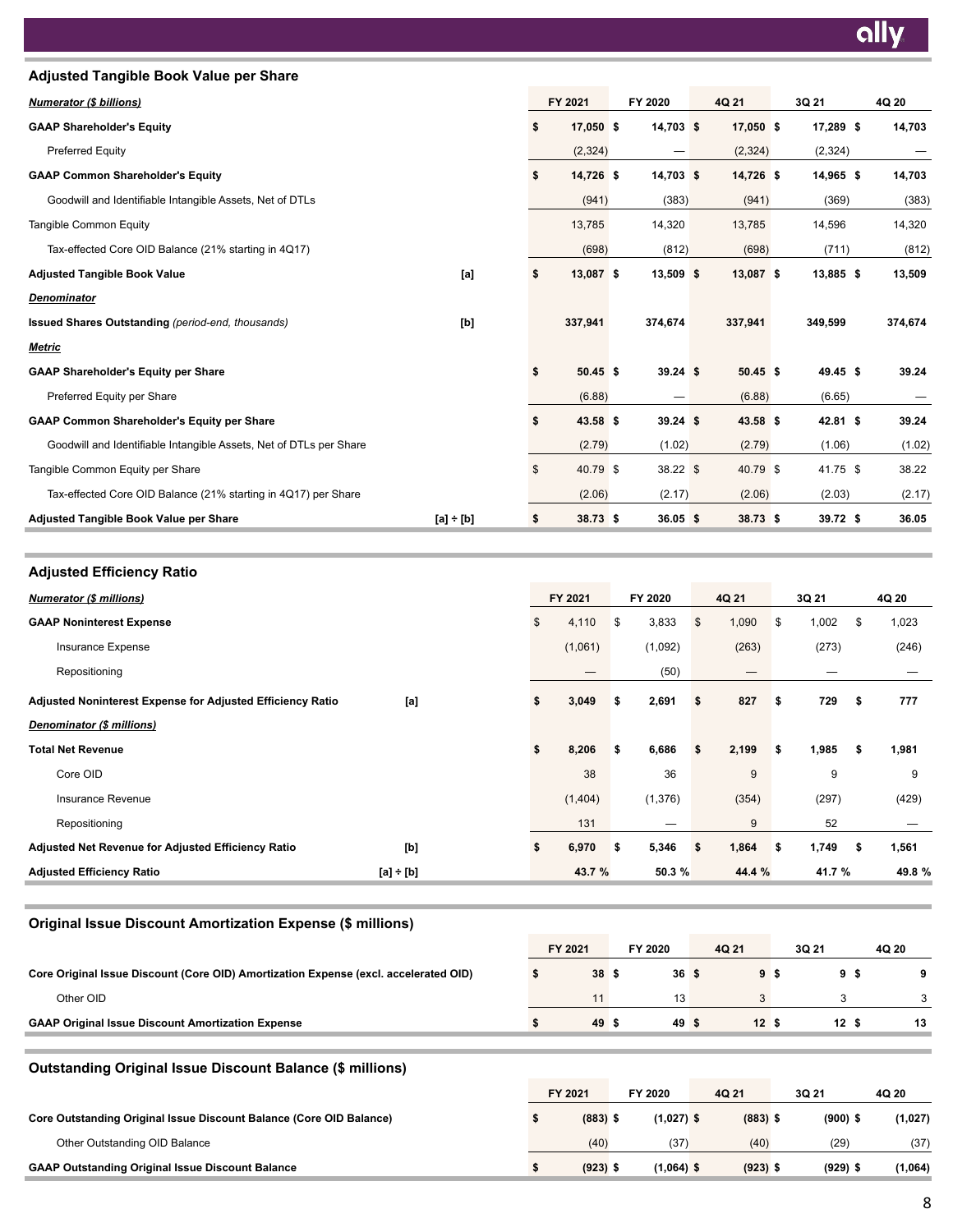| Net Financing Revenue (ex. Core OID)              |                         |                  |            |            |            |       |
|---------------------------------------------------|-------------------------|------------------|------------|------------|------------|-------|
| (\$ millions)                                     |                         | FY 2021          | FY 2020    | 4Q 21      | 3Q 21      | 4Q 20 |
| <b>GAAP Net Financing Revenue</b>                 | [w]                     | \$<br>$6,167$ \$ | $4,703$ \$ | $1,654$ \$ | $1,594$ \$ | 1,303 |
| Core OID                                          |                         | 38               | 36         | 9          | 9          | 9     |
| Net Financing Revenue (ex. Core OID)              | [a]                     | \$<br>$6,205$ \$ | $4,739$ \$ | $1,663$ \$ | $1,603$ \$ | 1,312 |
| <b>Adjusted Other Revenue</b>                     |                         |                  |            |            |            |       |
| (\$ millions)                                     |                         | FY 2021          | FY 2020    | 4Q 21      | 3Q 21      | 4Q 20 |
| <b>GAAP Other Revenue</b>                         | [x]                     | \$<br>$2,039$ \$ | $1,983$ \$ | 545\$      | 391 \$     | 678   |
| Accelerated OID & repositioning items             |                         | 131              |            | 9          | 52         |       |
| Change in Fair Value of Equity Securities         |                         | $\overline{7}$   | (29)       | (21)       | 65         | (111) |
| <b>Adjusted Other Revenue</b>                     | [b]                     | \$<br>$2,177$ \$ | $1,954$ \$ | 533 \$     | 507 \$     | 567   |
| <b>Adjusted Total Net Revenue</b>                 |                         |                  |            |            |            |       |
| (\$ millions)                                     |                         | FY 2021          | FY 2020    | 4Q 21      | 3Q 21      | 4Q 20 |
| <b>Adjusted Total Net Revenue</b>                 | $[a] + [b]$             | \$<br>8,381 \$   | $6,692$ \$ | $2,197$ \$ | $2,110$ \$ | 1,879 |
| <b>Adjusted Provision for Credit Losses</b>       |                         |                  |            |            |            |       |
| (\$ millions)                                     |                         | FY 2021          | FY 2020    | 4Q 21      | 3Q 21      | 4Q 20 |
| <b>GAAP Provision for Credit Losses</b>           | [y]                     | \$<br>241S       | $1,439$ \$ | 210S       | 76 \$      | 102   |
| Repositioning                                     |                         | 97               |            | 97         |            |       |
| <b>Adjusted Provision for Credit Losses</b>       | [c]                     | \$<br>144S       | $1,439$ \$ | 113S       | 76 \$      | 102   |
| <b>Adjusted NIE (ex. Repositioning)</b>           |                         |                  |            |            |            |       |
| (\$ millions)                                     |                         | FY 2021          | FY 2020    | 4Q 21      | 3Q 21      | 4Q 20 |
| <b>GAAP Noninterest Expense</b>                   | [z]                     | \$<br>4,110 \$   | $3,833$ \$ | $1,090$ \$ | $1,002$ \$ | 1,023 |
| Repositioning                                     |                         |                  | (50)       |            |            |       |
| Adjusted NIE (ex. Repositioning)                  | [d]                     | \$<br>4,110 \$   | $3,783$ \$ | $1,090$ \$ | $1,002$ \$ | 1,023 |
| <b>Core Pre-Tax Income</b>                        |                         | FY 2021          | FY 2020    | 4Q 21      | 3Q 21      | 4Q 20 |
| Pre-Tax Income                                    | [w]+[x]-[y]-[z]         | \$<br>$3,855$ \$ | $1,414$ \$ | 899 \$     | 907 \$     | 856   |
| <b>Core Pre-Tax Income</b>                        | $[a] + [b] - [c] - [d]$ | \$<br>$4,128$ \$ | $1,470$ \$ | 994 \$     | $1,032$ \$ | 754   |
| <b>Core Pre-Provision Net Revenue (Core PPNR)</b> |                         |                  |            |            |            |       |
| (\$ millions)                                     |                         | FY 2021          | FY 2020    | 4Q 21      | 3Q 21      | 4Q 20 |
| Pre-Provision Net Revenue                         | $[w]+[x]-[z]$           | \$<br>4,096 \$   | $2,853$ \$ | $1,109$ \$ | 983 \$     | 958   |
| <b>Core Pre-Provision Net Revenue</b>             | $[a] + [b] - [d]$       | \$<br>$4,271$ \$ | $2,909$ \$ | $1,107$ \$ | $1,108$ \$ | 856   |
|                                                   |                         |                  |            |            |            |       |

# **Insurance Non-GAAP Walk to Core Pre-Tax Income (Quarterly)**

| (\$ millions)                                    |             | 4Q 2021         |                   | 4Q 2020                                                |             |  |             |          |                          |                                                        |                       |
|--------------------------------------------------|-------------|-----------------|-------------------|--------------------------------------------------------|-------------|--|-------------|----------|--------------------------|--------------------------------------------------------|-----------------------|
|                                                  | <b>GAAP</b> |                 | Core OID          | Change in the<br>fair value of<br>equity<br>securities | $Non-GAAP1$ |  | <b>GAAP</b> | Core OID |                          | Change in the<br>fair value of<br>equity<br>securities | Non-GAAP <sup>1</sup> |
| Insurance                                        |             |                 |                   |                                                        |             |  |             |          |                          |                                                        |                       |
| Premiums, Service Revenue Earned and Other       | э           | 283S            | — s               | — s                                                    | 283S        |  | 290S        |          | $\overline{\phantom{0}}$ | $\overline{\phantom{0}}$<br>- 39                       | 290                   |
| Losses and Loss Adjustment Expenses              | 55          |                 |                   |                                                        | 55          |  | 62          |          |                          |                                                        | 62                    |
| Acquisition and Underwriting Expenses            | 208         |                 |                   |                                                        | 208         |  | 184         |          |                          | _                                                      | 184                   |
| Investment Income and Other                      | 71          |                 |                   | (24)                                                   | 47          |  | 139         |          |                          | (111)                                                  | 28                    |
| <b>Pre-Tax Income from Continuing Operations</b> |             | 91 <sup>5</sup> | $\qquad \qquad -$ | $(24)$ \$<br>ъ                                         | 67 \$       |  | 183S        |          | $\qquad \qquad \qquad$   | $(111)$ \$                                             | 72                    |

# **Insurance Non-GAAP Walk to Core Pre-Tax Income (Annual)**

| (\$ millions)                                    |             |           | FY 2021                                                |             | FY 2020    |                          |                                                        |                       |  |  |  |
|--------------------------------------------------|-------------|-----------|--------------------------------------------------------|-------------|------------|--------------------------|--------------------------------------------------------|-----------------------|--|--|--|
|                                                  | <b>GAAP</b> | Core OID  | Change in the<br>fair value of<br>equity<br>securities | $Non-GAAP1$ | GAAP       | Core OID                 | Change in the<br>fair value of<br>equity<br>securities | Non-GAAP <sup>1</sup> |  |  |  |
| Insurance                                        |             |           |                                                        |             |            |                          |                                                        |                       |  |  |  |
| Premiums, Service Revenue Earned and Other       | $1,129$ \$  | — s       | $\qquad \qquad -$                                      | $1,129$ \$  | $1,114$ \$ | $\overline{\phantom{0}}$ | — s                                                    | 1,114                 |  |  |  |
| Losses and Loss Adjustment Expenses              | 261         |           |                                                        | 261         | 363        |                          |                                                        | 363                   |  |  |  |
| Acquisition and Underwriting Expenses            | 800         |           | —                                                      | 800         | 729        |                          | _                                                      | 729                   |  |  |  |
| Investment Income and Other                      | 275         | _         | 10                                                     | 285         | 262        |                          | (31)                                                   | 231                   |  |  |  |
| <b>Pre-Tax Income from Continuing Operations</b> | 343         | -S<br>$-$ | 10 <sup>5</sup>                                        | 353S        | 284 \$     | $\overline{\phantom{0}}$ | $(31)$ \$                                              | 253                   |  |  |  |

<sup>1</sup>Non-GAAP line items walk to Core Pre-Tax Income, a non-GAAP financial measure that adjusts Pre-Tax Income.